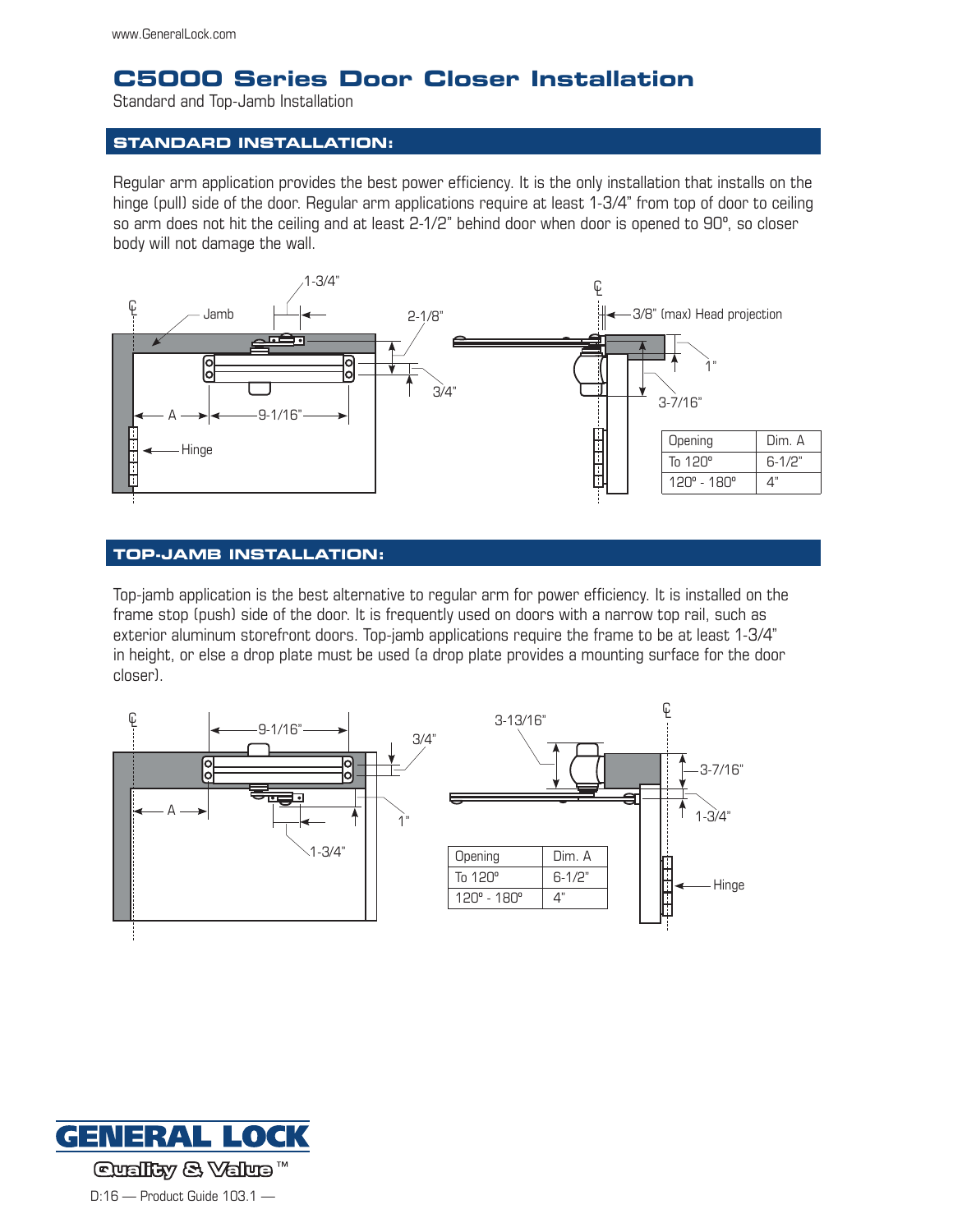# **C5000 Series Door Closer Installation**

Parallel Arm Installation and Specifications

### **Parallel Arm installation:**

Parallel arm application is the least power efficient. It provides approximately 25% less power than regular arm. It is installed on the frame stop (push) side of the door. Since it is parallel with the door, it is chosen for appearances and is least susceptible to vandalism, making it a popular choice in schools. Parallel arm applications require at least 4-1/2" from the top of the door to the bottom mounting point of the door closer, or else a drop plate must be used.



#### **Specifications:**

Closer for interior and exterior door shall be rack-and-pinion type with a cast aluminum body. Closer shall be non-handed to permit installation on either side of the door. Closer shall be supplied with a standard shoe and soffit plate to allow standard, top-jamb, or parallel installation. Closer shall contains hydraulic fluid that is non-gumming and non-freezing. Door closer shall have two separate, adjustable regulating valves to control sweeping and latching speeds. Closer shall come standard with backcheck feature. Closer shall fit into hole patterns 9-1/16" in width (two holes on each end) and shall be supplied with machine screw and sex nuts and bolts. Closer is ANSI 156.4 Grade 1 and UL Listed for use on labeled fire doors.